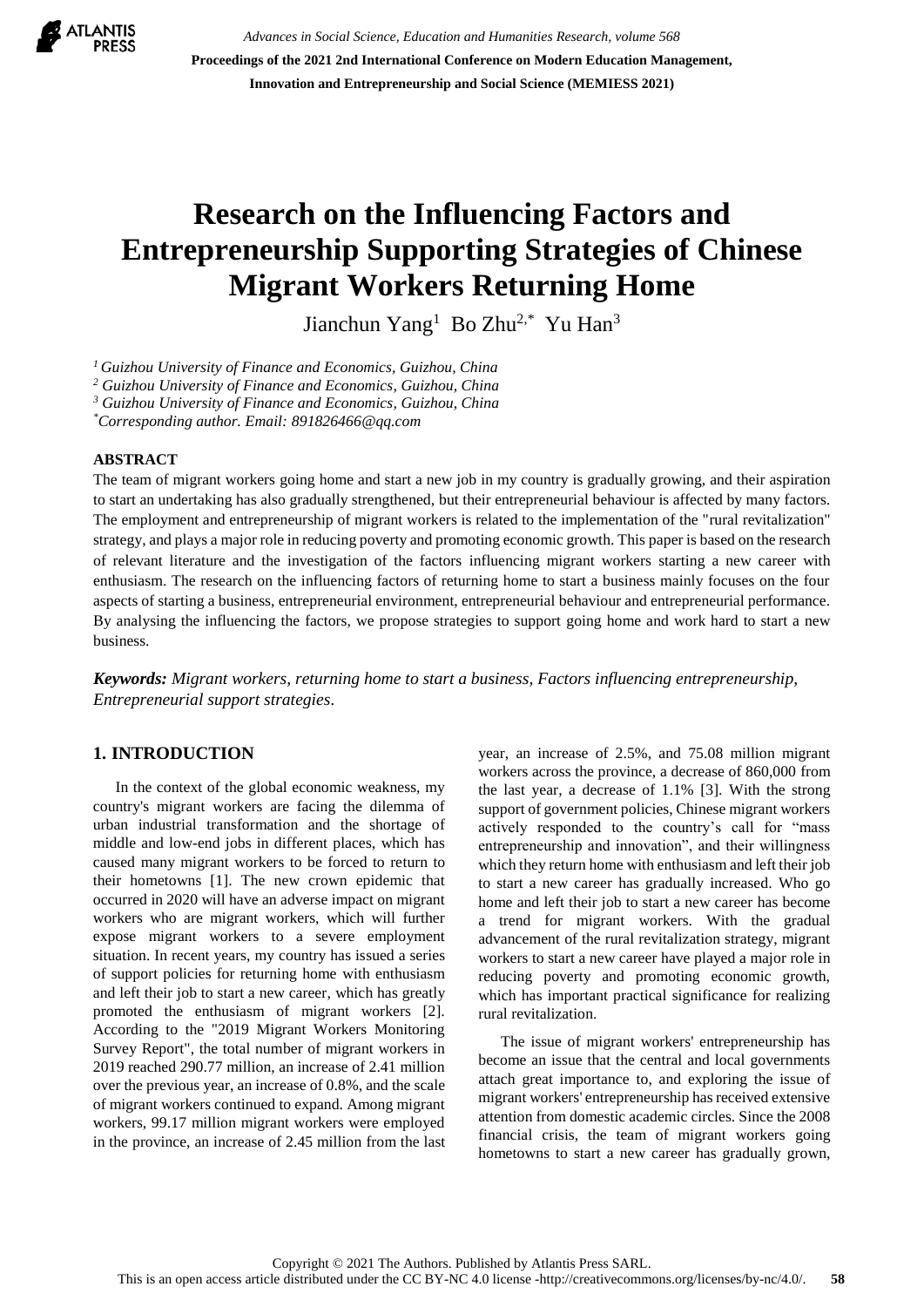

and subsequent research on migrant workers going hometowns to look for a new job has gradually increased [4]. Domestic researcher conducted a rigorous and detailed discussion on a series of problems of migrant workers based on the research of going hometowns to start a new job abroad, combined with the status quo of migrant workers returning to their hometowns in my country [5]. Therefore, this article combines the current status of migrant workers' return to their hometown to start a business, and by analysing factors affecting of going hometowns to start a new job, this article puts forward a targeted support strategy for going hometowns to start a new career.

## **2. RESEARCH ON THE INFLUENCING FACTORS OF MIGRANT WORKERS RETURNING TO HOMETOWN TO START A BUSINESS**

# *2.1. Factors Influencing the Willingness of Migrant Workers to Return Home*

The influencing factors' willingness of migrant workers to start a new career are mainly studied from the three levels of migrant workers, their families and the environment. First of all, from the personal aspect, the main factors that affect the entrepreneurial behavior of migrant workers include their own characteristics, personal wealth, employment experience and other factors. Studies have shown that the type of industry and the position held by migrant workers which have a obvious influence about the choice of entrepreneurial behavior [6]. Then from the family perspective, the migrant workers' entrepreneurial willingness has a certain relationship with the annual income of the entire family; finally, from the environmental perspective, the factors of entrepreneurial willingness not only come from the local infrastructure condition of entrepreneurship, but also come from the entrepreneurial support and entrepreneurial culture of the local government. The impact of [7].

## *2.2. Factors Influencing the Behaviour of Peasant Workers Returning to Hometown*

From the perspective of entrepreneurs, the main research is the impact of migrant workers' human capital [8], social capital [9], economic capital [10], etc. Behaviour related to entrepreneurship of migrant workers go home and left their job. Specifically, human capital and social capital are the direct influencing factors of entrepreneurial behavior and willingness to return home. Economic capital is rarely mentioned in the existing studies, and its impact is uncertain. Psychological capital not only has a significant impact on the risk appetite of migrant workers, but also has an important impact on entrepreneurial decision-making. Then it discusses the influence of the new rural culture on the behavior of migrant workers going home with enthusiasm and left their job to start a new career. Studies have shown that the new rural culture significantly affects the entrepreneurial behavior of returning migrant workers. Finally, in terms of entrepreneurial opportunities' identification, the researchers found that the ability of migrant workers to identify opportunities in their hometowns and the degree of identification will affect their entrepreneurial behavior.

## *2.3. Factors Influencing the Performance of Migrant Workers Returning to Hometown*

From a micro level, farmers' work is the mainstay of returning home to start a business, and factors such as their education level, working time abroad, and entrepreneurial experience have a significant impact on entrepreneurial performance. Specifically, migrant workers with higher levels of education and entrepreneurial experience can better improve entrepreneurial performance. Then from a meso level, the entrepreneurial performance of migrant workers returning to their hometowns is affected by the social network structure, and good social network relationships have a positive effect on entrepreneurial performance. Finally, from a macro perspective, the performance of migrant workers returning to their hometowns to start a business is affected by the social culture and policy environment. The social culture and policy environment can create an entrepreneurial atmosphere and provide a good entrepreneurial environment, which has a significant impact on the entrepreneurial performance of migrant workers returning to their hometowns.

# *2.4. Research on the Entrepreneurship Environment of Migrant Workers Returning to Hometown*

The research on the entrepreneurial environment of migrant workers which return home with enthusiasm and left their job to start a new career mainly includes policy environment, cultural environment, entrepreneurial service environment, natural resource environment, financial support environment, etc. In terms of policy environment, the government has issued relevant policies, with returning farmers' work as the main body of research, and rural innovation and entrepreneurship as the research objective, to further improve and optimize the rural entrepreneurship policy environment. In terms of cultural environment, the rural culture in the new era changes the rural landscape and affects the values of people's lives. These changes provide more opportunities for migrant workers to go hometowns to start a new career. In terms of entrepreneurial service environment, government departments create an entrepreneurial atmosphere by providing entrepreneurial service channels. In terms of the natural environment, there are rural resources that can be developed in rural areas.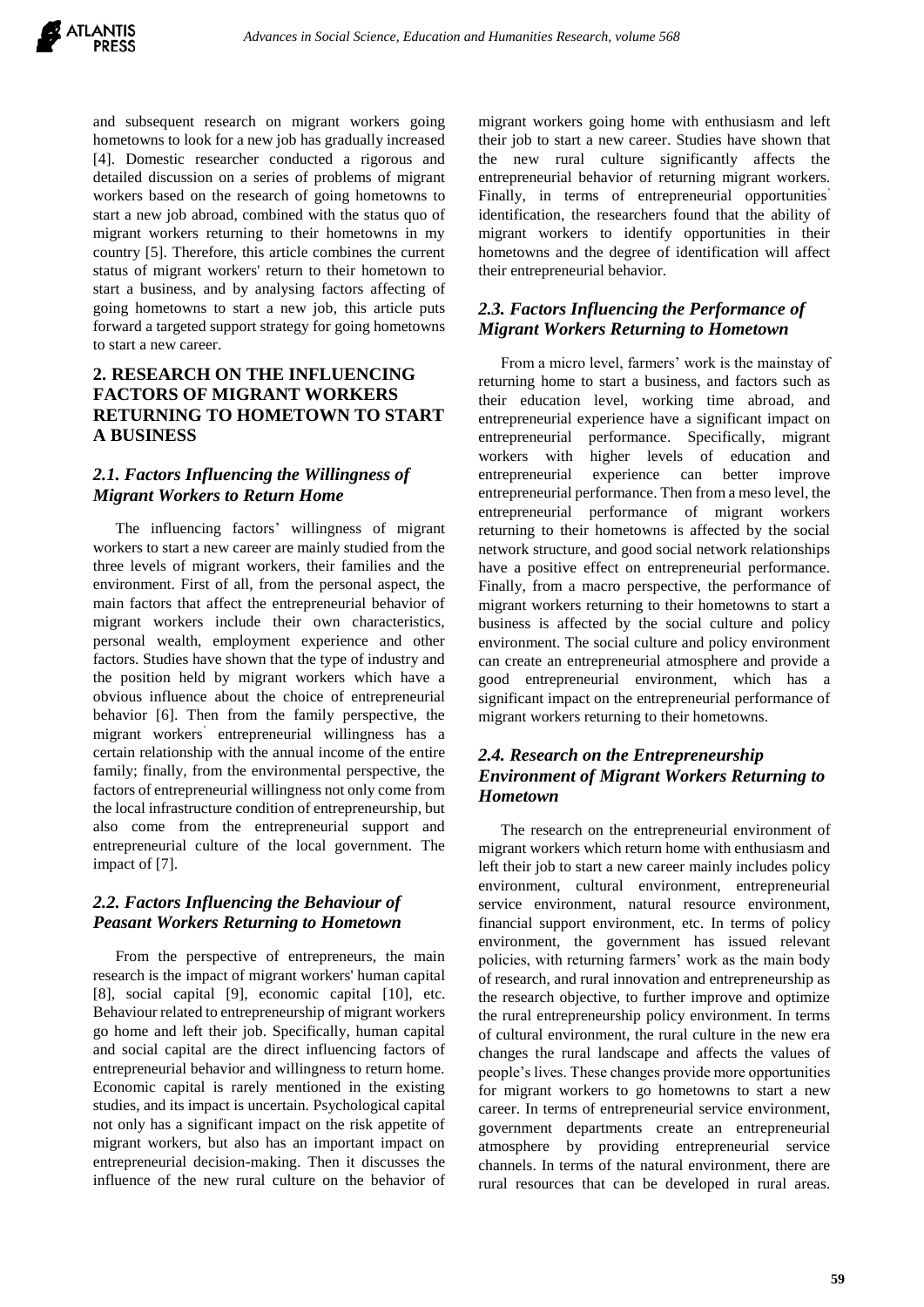

Returning migrant workers develop an industrial chain based on local resources to offer entrepreneurial advantages to migrant workers.

#### **3. RESEARCH ON SUPPORTING STRATEGIES FOR CHINESE MIGRANT WORKERS RETURNING TO HOMETOWN TO START A BUSINESS**

#### *3.1. Create Entrepreneurial Atmosphere and Enhance Entrepreneurial Awareness*

Migrant workers returning to their hometowns to start businesses should focus on creating a good entrepreneurial atmosphere. First, local leaders should actively promote going hometowns to start a new career, and invite migrant workers who have successfully returned to their hometowns to share their experience. On the one hand, they can solve entrepreneurial problems in a targeted manner. To enhance the confidence of migrant workers in entrepreneurship. The second is that local leaders play an exemplary role to find reliable and suitable entrepreneurial projects to effectively reduce the risk of migrant workers to start a new job, increase opportunities for entrepreneurship practice, and provide powerful assistance to migrant workers going to hometowns to start a new career. The third is to make reasonable use of online platforms and various information dissemination channels to publicize the deeds of migrant workers to start a new job, and encourage migrant workers to actively participate in returning home business projects. In addition, share entrepreneurial knowledge through online platforms to enhance the awareness of migrant workers to go home.

# *3.2. Training Entrepreneurial Skills to Improve Entrepreneurial Ability*

In terms of the inclusive public service system, the local government should create an entrepreneurial atmosphere for migrant workers to start new jobsto guide them to join the entrepreneurial team. Migrant workers have insufficient experience and ability to start businesses when they go home. The first government should carry out entrepreneurial training in a planned and organized manner to effectively supplement the entrepreneurial knowledge, management experience, and entrepreneurial skills of migrant workers to improve the management level of migrant workers. Second, in addition, the government organizes entrepreneurship exchange meetings, inviting successful farmers to share entrepreneurial experience, encouraging migrant workers to participate in entrepreneurial exchanges, on the one hand, to solve the puzzle of migrant workers in starting a business, on the other hand, to enhance their confidence in entrepreneurship. Third, the government hires experts and scholars to answer the problems encountered by

migrant workers in starting a business, teach advanced enterprise management systems, and effectively guide migrant workers to improve their entrepreneurial thinking. At the same time, it provides entrepreneurial advice based on the actual conditions of rural entrepreneurship and entrepreneurial environment.

#### *3.3. Increase Support and Improve Financial Services*

In terms of the venture capital financing system, a scientific and effective venture capital financing mechanism has been established to provide effective assistance to entrepreneurial migrant workers. To improve the rural financial service environment, migrant workers need financial support to start new jobs. Funds have become a fundamental condition for returning migrant workers to start new jobs. Financing channels for migrant workers are limited. They actively innovate financial products and improve financial service quality. In terms of financial support environment, the government provides powerful financial assistance to migrant workers, exploring and innovating the government financial support system. On the one hand, rural financial services should increase publicity so that migrant workers have a clear understanding of financial products, especially for migrant workers who live in remote areas far away from financial service outlets. Financial institutions must do their work in a solid way, but also do their work in all respects. Vigorously support migrant workers in their hometowns to start businesses. On the other hand, taking into account the long loan issuance cycle, financial service points should simplify the loan issuance process to meet the capital needs of migrant workers in a timely manner.

#### *3.4. Build Infrastructure and Improve the Entrepreneurial Environment*

There are certain difficulties for migrant workers going home to start new jobs, such as land for entrepreneurship and transportation facilities. These practical difficulties have limited the prospects for the development of migrant workers going home to start a business to a certain extent. The government and other relevant departments should take effective measures to improve the entrepreneurial environment in response to the difficulties faced by entrepreneurial infrastructure. First, the application of migrant workers to go home to start new jobs faces complicated approval procedures, which increases the restrictions on migrant workers creating a brilliant career. Simplify the procedures and approval procedures for migrant workers to create a promising career, improve service levels, improve service attitudes, and relax restrictions on migrant workers return home with enthusiasm and left their job to